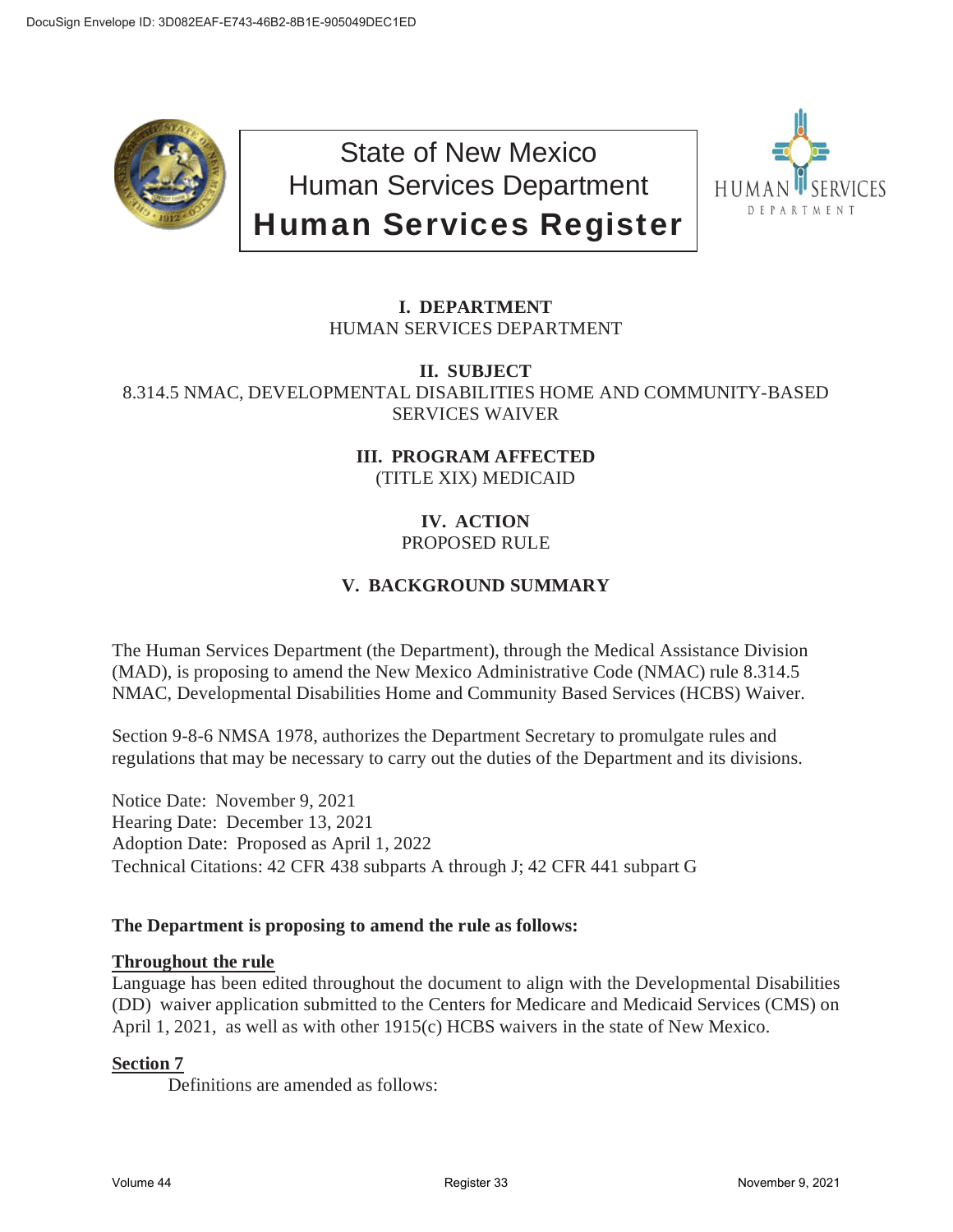**Subsection A** – Activities of daily living (ADLs): to include "oral care."

**Subsection F** – Clinical justification: (2) to include "and to maintain current level of function or minimize current level of function or minimize risk of further decline."

**Subsection H –** New definition added "Electronic Visit Verification (EVV): A telephone and computer-based system that electronically verifies the occurrence of selected services, as required by the 21<sup>st</sup> Century CURES Act. The EVV system verifies the occurrence of authorized service visits electronically by documenting the precise time and location where service delivery visit begins and ends. EVV is implemented according to federal requirements and timelines. The 21st Century CURES Act requires EVV for personal care services (PCS), defined as services that provide assistance with activities of daily living (ADLs) or instrumental activities for daily living (IADLs) effective January 1, 2020 and for home health services effective January 1, 2023."

#### **Section 8**

New section added "Safeguards Concerning Restraints, Restrictions and Seclusion".

#### **Section 9**

**Subsection F –** Language is updated to include that all providers have a responsibility to monitor settings to ensure that the setting supports health and safety based upon the individual's needs, decisions or desires.

#### **Section 10**

**Subsection D –** Qualifications of case management provider agency is updated to require case managers to hold a bachelor's or master's degree in social work, psychology, sociology, counseling, nursing, special education, or a closely related field or to have a minimum of 6 years of direct experience related to the delivery of social services to people with disabilities.

**Subsection O** – Revised qualifications for a non-medical transportation provider agency to include the requirement for a business license and drivers must have a valid driver's license and not have a disqualifying conviction after submitting to the Caregiver Criminal History Screening (CCHS).

**Subsection P** – Revised qualifications for assistive technology provider agencies to allow providers to also be direct vendors of approved technology.

**Subsection T –** Revised qualification to allow additional certification types for socialization and sexuality education providers.

**Subsection U –** Language added requiring customized in-home supports provider agencies to comply with Electronic Visit Verification (EVV) requirements and allowance for legal guardians who are also natural or adoptive family members, relatives, or natural family members to provide Customized In-Home Supports service if they meet the DOH/DDSD requirements.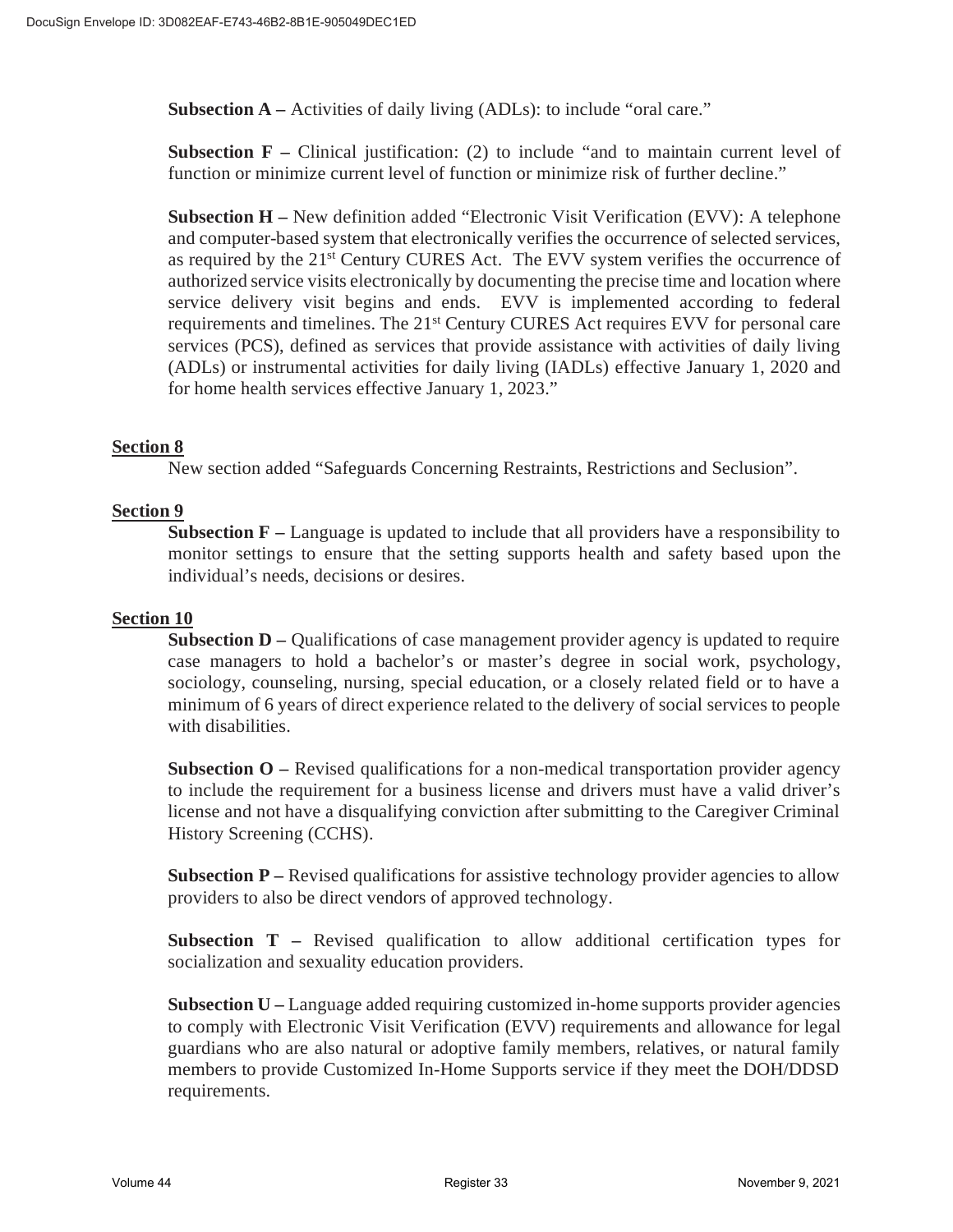#### **Section 14**

**Subsections A and B –** The children's annual resource allotment (ARA) was removed as were references to services available with the ARA and those available to children outside of the ARA. A combined list of services was added.

### **Section 15**

#### **Subsection C**

Language added to therapy services and behavioral support consultation to allow for greater use of telehealth and remote service delivery in specified circumstances and as appropriate.

**Paragraph 5 of Subsection C** – Definition of living supports is revised to clarify the scope of service and provider requirements to provide recipients services from a registered dietician or licensed nutritionist as needed and to have a licensed nurse on staff or under contract available on call as needed.

**Paragraph 7 of Subsection C** – Revised community integrated employment services to clarify supports may not duplicate services available through the New Mexico Public Education Department or the Individuals with Disabilities Education Act (IDEA).

**Paragraph 16 of Subsection C** – Personal Support Technology renamed "Remote" Personal Support Technology.

**Paragraph 17 of Subsection C** – Revised definition for Preliminary Risk Screening and Consultation to include that this service is designed to assess continued risk of sexually inappropriate or offending behavior in persons who exhibit or have a history of exhibiting risk factors for these types of behaviors. This service is part of a variety of support services that promotes community safety and recues the impact of interfering behaviors that compromises the individual's quality of life.

**Paragraph 18 of Subsection C** – Revised definition for Socialization and Sexuality Education to include the Friends  $& Relationships Course that is a comprehensive lifelong$ adult education program.

**Paragraph 19 of Subsection C** – Service description of customized in-home supports is revised to clarify the service is provided in the individual's own home or family home, services may include an on-site response plan with use of remote support technology, and the service is intended to be intermittent support.

## **VI. RULE**

These proposed rule changes will be contained in 8.314.5 NMAC. This register and the proposed rule are available on the HSD website at: https://www.hsd.state.nm.us/lookingforinformation/registers/ and https://www.hsd.state.nm.us/public-information-and-communications/opportunity-for-publiccomment/public-notices-proposed-waiver-changes-and-opportunities-to-comment/commentperiod-open/. If you do not have internet access, a copy of the proposed register and rule may be requested by contacting MAD at (505) 827-1337.